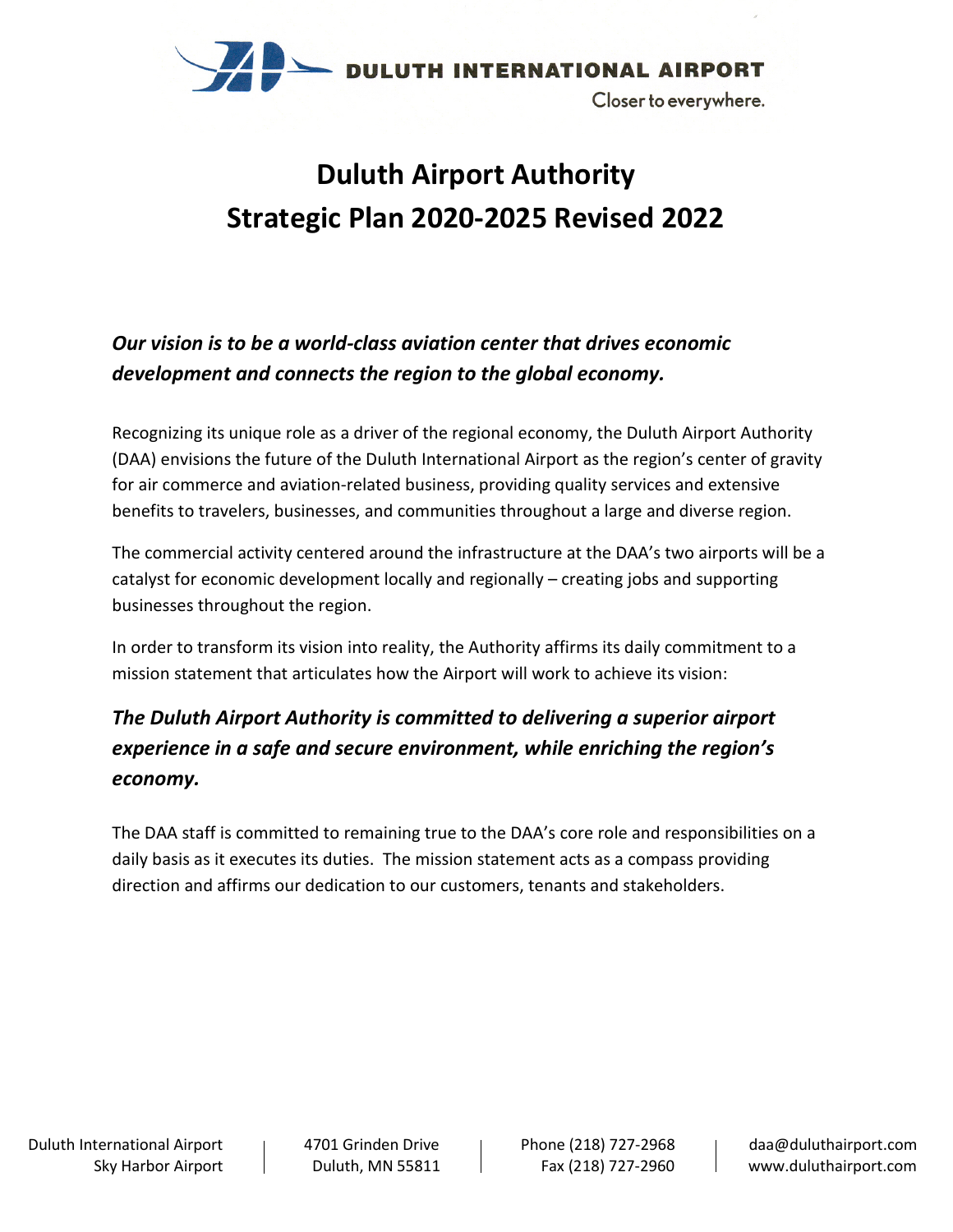

### **Obstacles to Success**

Challenges and opportunities to achieving the DAA's vision persist. Among them are:

- Competition with other airports for passengers driven by:
	- o Long-established perceptions of flying out of Duluth (expensive, unreliable, etc.)
	- o Proximity to MSP/effect on willingness to pay higher DLH fares
	- o Expansion of low-cost carriers at MSP
	- o No low-cost carrier or ultra-low-cost carriers at DLH (cost sensitive passengers)
	- o Stiff competition nationally for regional air service expansion
	- $\circ$  Overcoming past pain people had with cancelled flights due to weather and runway construction
- Operational resource constraints
	- o Limitations to hiring additional key staff
	- o Limited funding sources
	- o Limited cash reserves
- Capital Resource Constraints:
	- o Aging infrastructure
	- o Cost of infrastructure maintenance
	- o Aging facilities; especially revenue-generating assets (buildings)
	- o Aging IT/expertise/keeping pace with technological advances
	- o Terminal space as demand/use increases
- Land-use issues:
	- o Area land use compatibility
	- o Environmental concerns on developable land (not caused by our actions)
- Diverse customer base competing for space:
	- o Mixed airframe use of airport
	- $\circ$  FAA future planning drones and safety
- Obstacles over which DAA has little control:
	- o Susceptible to economic fluctuations
	- o Population stagnation and its impact on economic growth
	- o Unforeseen political issues
	- $\circ$  Limited influence on airline decision-making, reliability and pricing of airfares
	- $\circ$  Reliance on our partners to deliver a high level of service customers retention
	- o Future of 148th and other airport tenants
	- o Workforce (tenants)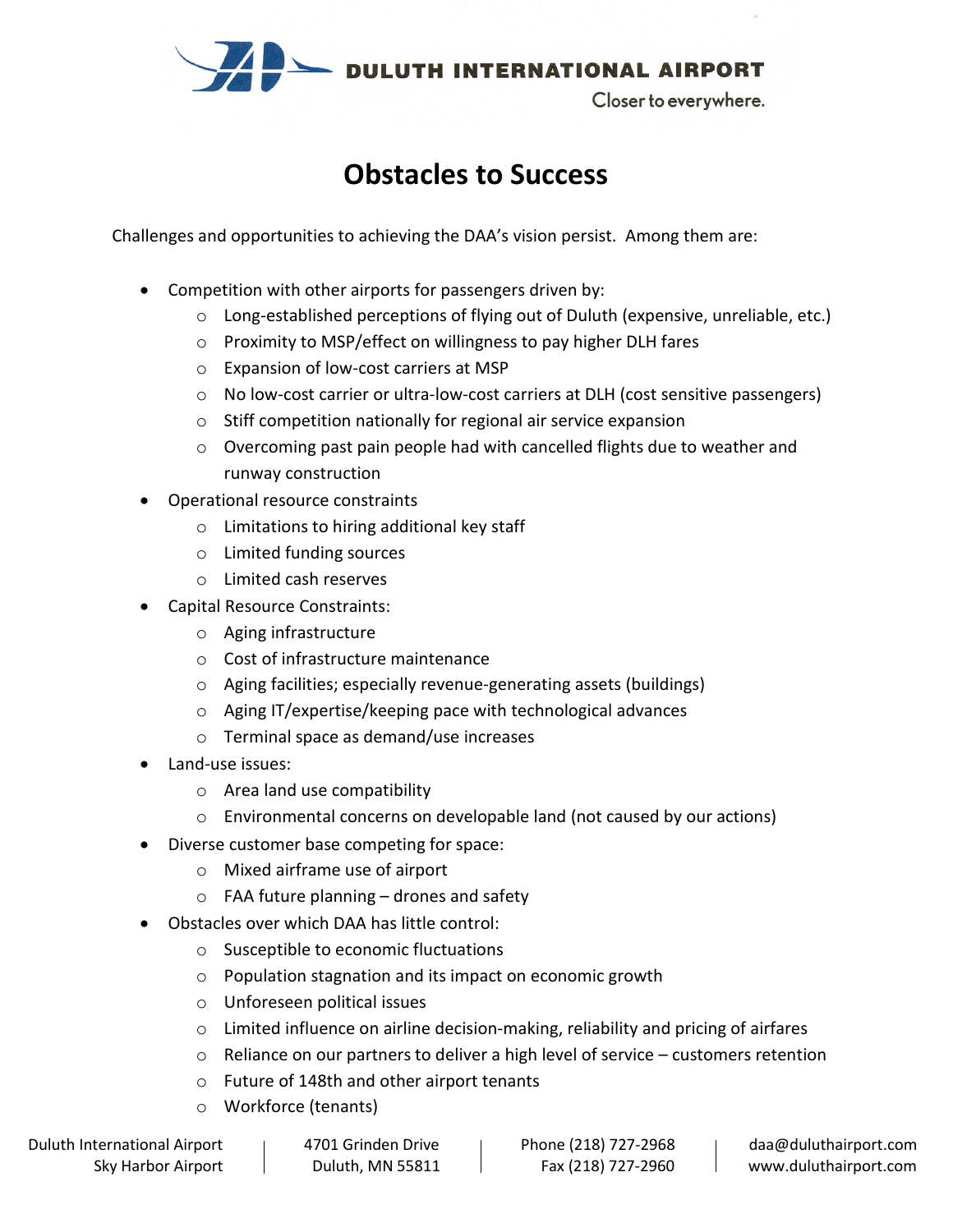

### **Strategic Initiatives**

The Authority selected four strategies that, if realized, will successfully negotiate obstacles to progress and move the DAA toward its vision. These strategies will focus the energy and resources of the organization through 2025:

- **Infrastructure Renewal**
- **Support Economic Development**
- **Strengthen the Duluth Airport Authority's Cash Position**
- **Strengthen/Grow Air Service**

These strategies when implemented over the next five years with the commitment identified in the mission statement – will help the Duluth Airport Authority achieve its vision in an environment rich with challenges and opportunities. Throughout the remainder of this strategic plan each strategic initiative is detailed with supporting tactics and measurements for success.



*Consistency with the Vision 2040 master plan is critical to the successful implementation of both plans. The DAA's strategic plan has been amended accordingly.*

Duluth International Airport | 4701 Grinden Drive | Phone (218) 727-2968 | daa@duluthairport.com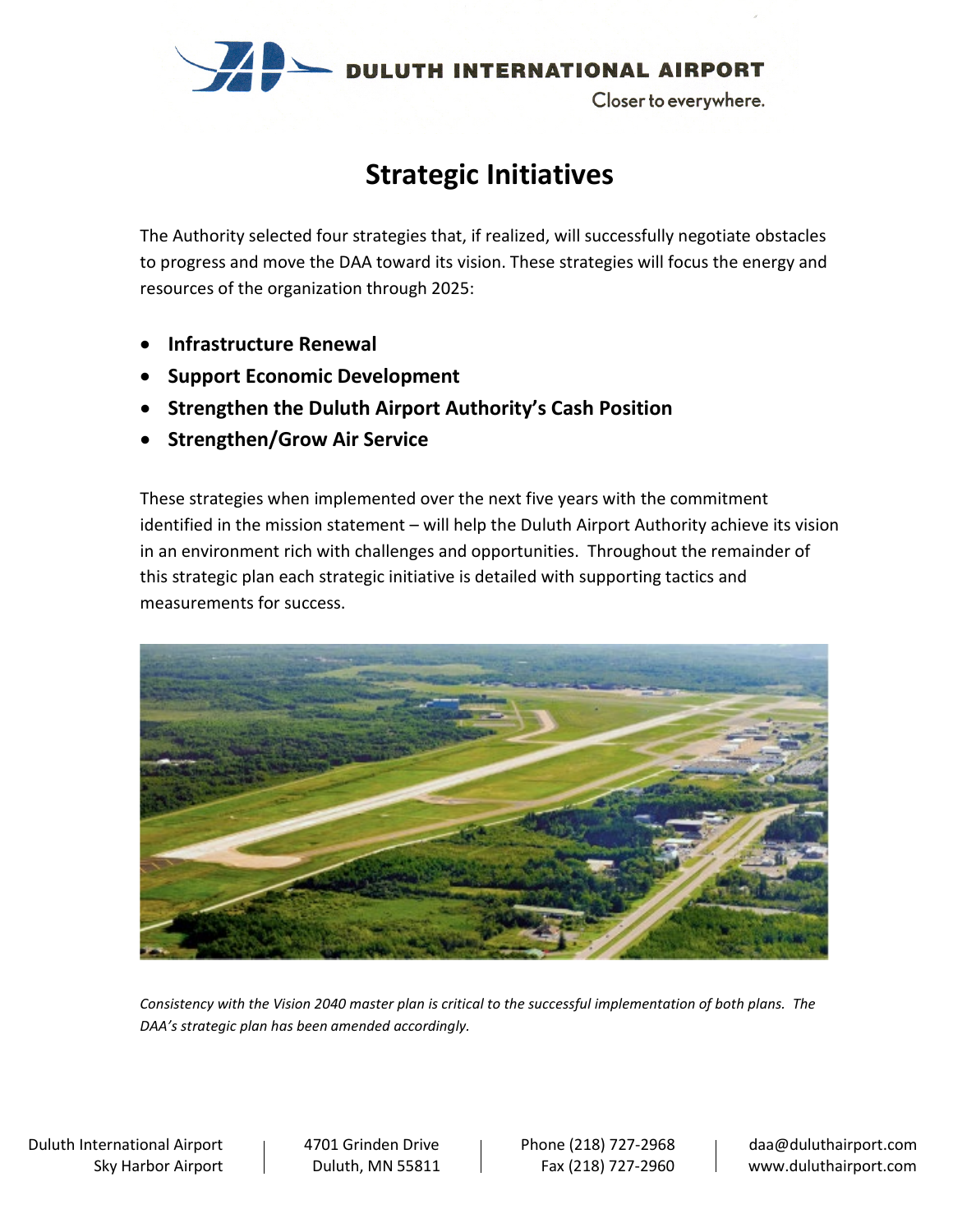

## **Strategy I: Infrastructure Renewal**

#### Background:

Upon completion of the terminal building in 2013 and the parking ramp in 2014, focus has been primarily on the aging airfield infrastructure at both Duluth International and Sky Harbor Airports including reconstruction of the main runways at both airports. Moving forward there are a number of property development and infrastructure renewal priorities that will be sequenced for completion through the DAA's Vision 2040 Master Plan project. Marquee projects or "tactics" include:

### • **Reconstruction of Alpha Taxiway**

- o Key(s) to Success:
	- **If Identify project sequencing and phasing**
	- Scope the projects based on the current FAA design specifications and stakeholder input
	- Secure funding (Federally/State eligible, local share and independent  $3^{rd}$  party funding source(s) for ineligible work scope items)
	- **Develop a communication and coordination strategy for airport users, off-airfield** stakeholders, and media
- o Measurement(s) of Success:
	- Taxiway A is reconstructed consistent with phasing outlined in Vision 2040, meeting the needs of stakeholders no later than 2030

### **• New Air Traffic Control Tower**

- o Key(s) to Success:
	- Complete sighting study
	- **Scope the project to address line-of-sight, parking, and security requirements**
	- **Develop a P3 funding model**
	- Secure a long term FAA lease that would satisfy any debt service obligations
	- **Develop a communication and coordination strategy for airport users, off-airfield** stakeholders, and media
	- Secure broad public support including area chambers, businesses, local government, communities, tenants and legislators; likely a G.O. bond initiative
	- **Prepare preferred location for development (demolition, environmental cleanup,** etc)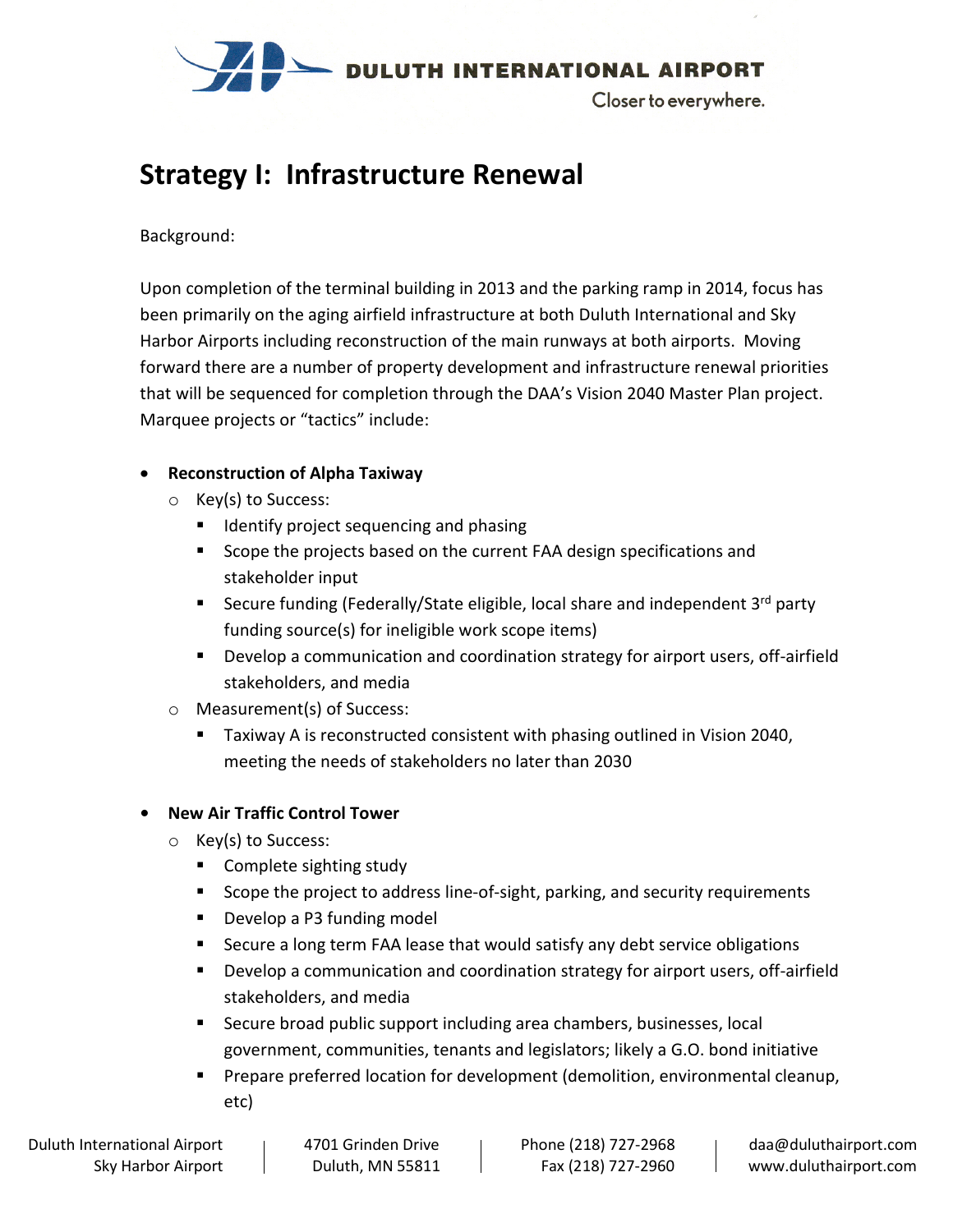

- o Measurement(s) of Success:
	- A new air traffic control tower is constructed with a sustainable funding model, meeting the needs of the FAA, and airport users no later than 2030

### **• Rehabilitation of Runway 3-21**

- o Key(s) to Success:
	- New airport zoning ordinance has been adopted
	- Scope the project based on the current FAA design specifications and stakeholder input
	- Secure funding (Federally/State eligible, local share and independent  $3^{rd}$  party funding source(s) for ineligible work scope items)
	- **Develop a communication and coordination strategy for airport users, off-airfield** stakeholders, and media
- o Measurement(s) of Success:
	- Runway 3/21 is rehabilitated, preserving its current width and edge lighting is replaced, meeting the needs of stakeholders no later than 2025
	- **Taxiway C is realigned no later than 2024**

### • **Possible General Aviation Ramp Expansion**

- o Key(s) to Success:
	- Determine purpose and need as part of Vision 2040
	- Relocate DAA assets such as airfield lighting vault and generator
	- **EXP** Complete environmental surveys and clean up as needed
	- Scope hangar type and use with stakeholder input
	- Secure P3 funding
	- **Develop a pro forma**
- o Measurement(s) of Success:
	- Additional ranch hangars are constructed no later than 2023 behind the Monaco Air fuel farm
	- Additional apron expansion is completed as a part of Phase 4 of the Taxiway A project
	- **The Hydrosolution building is demolished no later than 2024 to make way for** additional general aviation hangar development
	- General aviation ramp and taxi lane is constructed as a part of ATC relocation phase 1 no later than 2025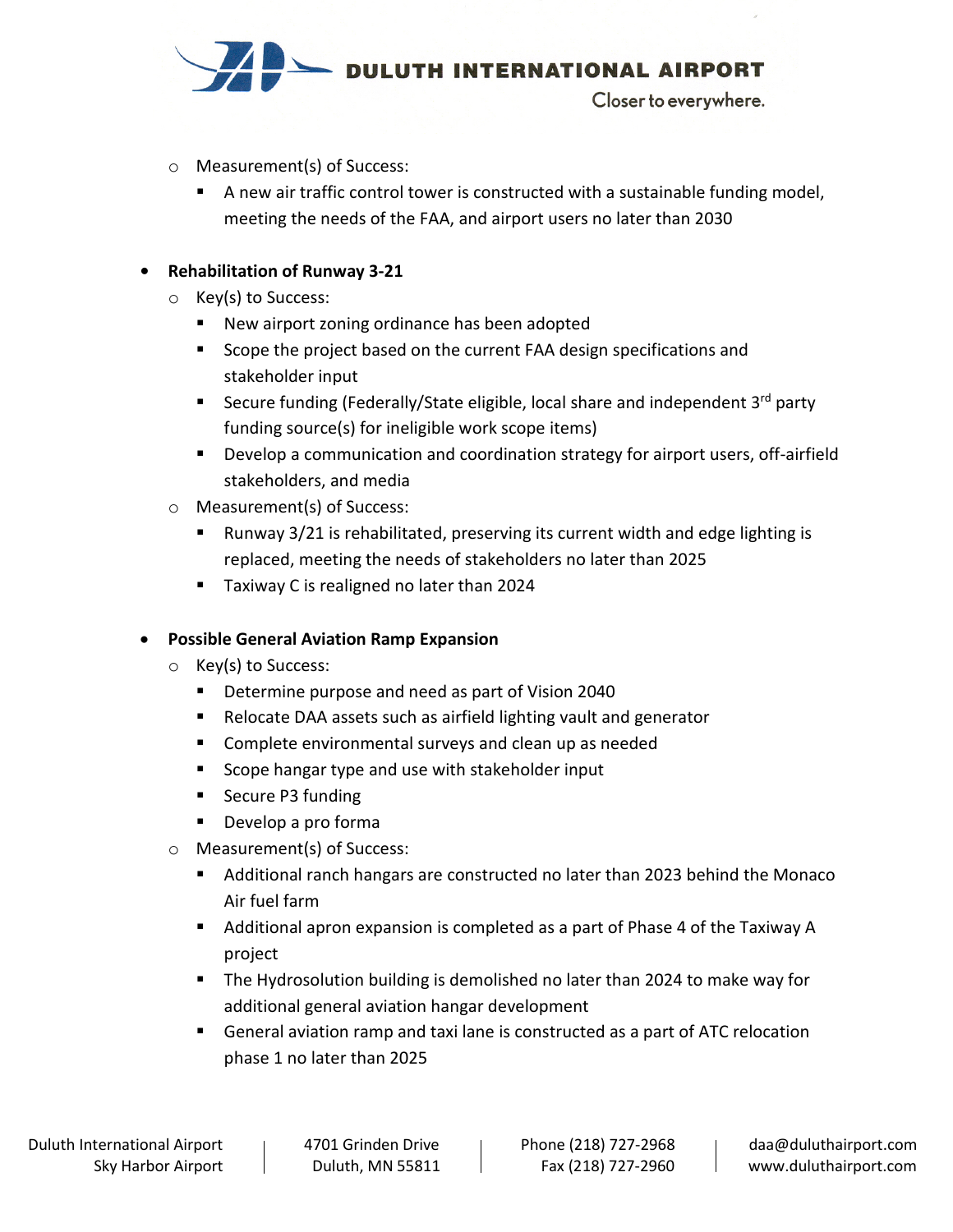

#### • **Terminal Ramp Expansion**

- o Key(s) to Success:
	- Complete air service demand forecast during the Vison 2040 process
	- **Purpose and need has been established**
	- Scope the project in concert with other adjacent projects where practical (A Taxiway reconstruction and/or terminal renovation) using FAA design specifications and stakeholder input
	- Secure funding (Federally/State eligible, local share and independent 3rd party funding source for ineligible work scope items)
	- **Develop a communication and coordination strategy for airport users, off-airfield** stakeholders, and media
- o Measurement(s) of Success:
	- Terminal ramp is expanded, meeting the needs of stakeholders no later than 2025

## **Strategy II: Support Economic Development**

Background:

For many years there has not been a property development plan at DLH. Buildings have been acquired by the Authority for little or no cost but they have come with the need for major investment in order to generate revenue. DAA staff has made it standard practice to restrict spending on aging facilities that have reached a point of diminishing returns and do not have a long-term tenant. The decommissioning, and eventual demolition, of Hangar(s) 2 and 101, are examples of how we are now managing dilapidated facilities.

In conjunction with the Vision 2040 process, we are going to identify redevelopment zones that will be available to future developers. The DAA does have some constraints on available land for development. Through the Master Plan process, we will identify spaces on the airport campus prime for redevelopment. Tactics that will help the DAA achieve success include: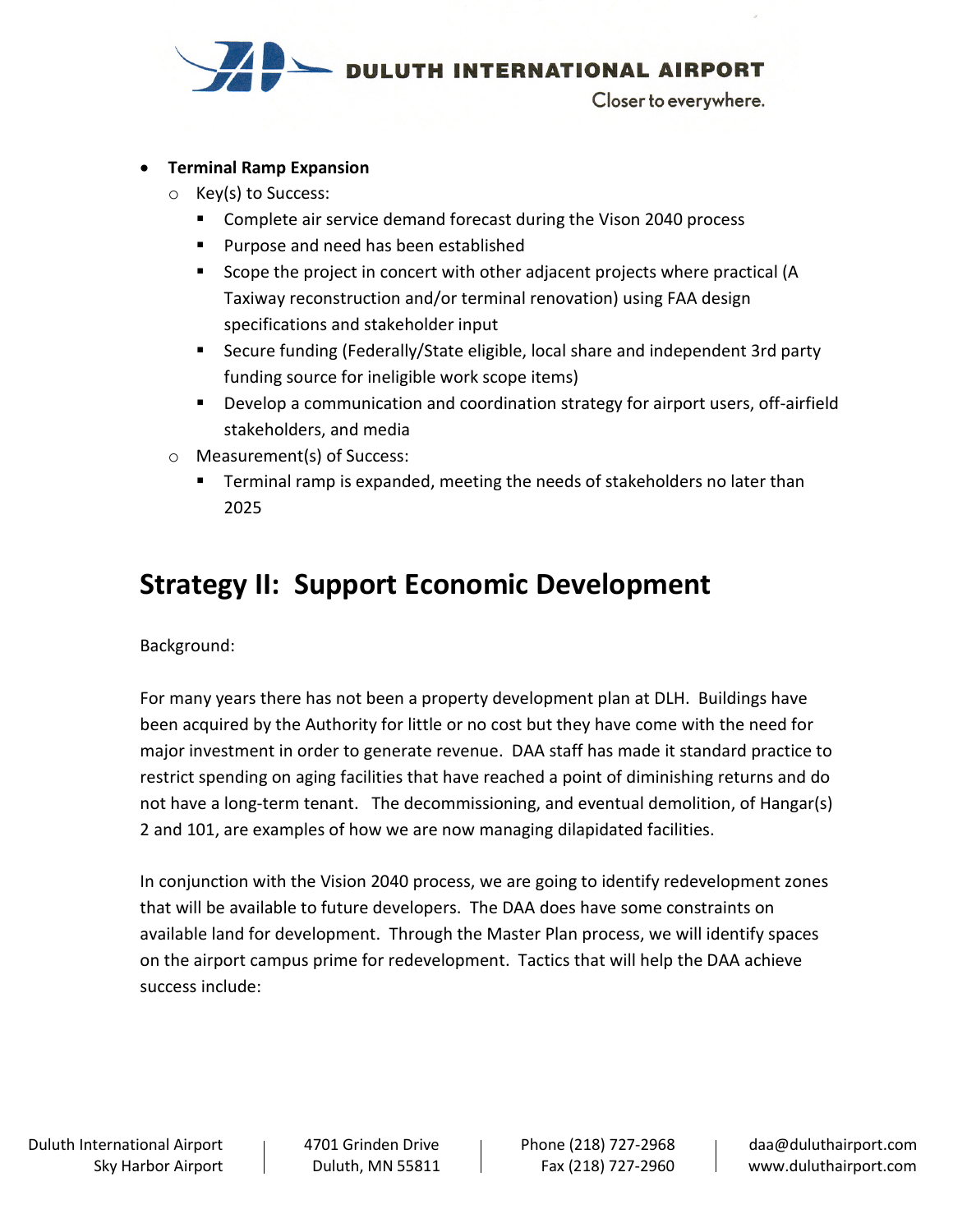

### • **Position Blighted/Underperforming Property for Redevelopment**

- Key(s) to Success:
	- **Designate non-aeronautical property through Vision 2040**
	- **EXP** Complete "shovel ready" property packets
	- **EXEC** Leverage key funding partnerships reducing the development cost as much as practical (DEED, MPCA, Brownfield/EPA, military, EDA, etc)
	- Devise a plan to improve/create road and utility infrastructure to support development
	- **Complete environmental assessments in targeted areas**
	- Secure funding (Federally/State eligible, local share and independent 3rd funding source for ineligible work scope items)
	- Secure a developer (signed development agreement and/or lease)
	- **Determine marketing partnership(s) with developer(s)**
	- **Develop a communication and coordination strategy for airport tenants**
- Measurement(s) of Success:
	- Hangar 101 is demolished no later than 2022
	- **DHL building is demolished no later than 2024**
	- **The Hydrosolutions building is demolished no later than 2024**
	- A plan is developed to demolish the vacant hangar pads on the Midfield Ramp no later than 2025

### • **Position Select Green Space for New Development**

- Key(s) to Success:
	- Designate non-aeronautical property through Vision 2040
	- **EXP** Complete "shovel ready" property packets
	- **EXEDENT EXE** Leverage key funding partnerships reducing the development cost as much as practical (DEED, MPCA, Brownfield/EPA, military, EDA, etc)
	- Devise a plan to improve/create road and utility infrastructure to support development
	- **Complete environmental assessments in targeted areas**
	- Secure funding (Federally/State eligible, local share and independent 3rd party funding source for ineligible work scope items)
	- Secure a developer (signed development agreement and/or lease)
	- **Determine marketing partnership(s) with developer(s)**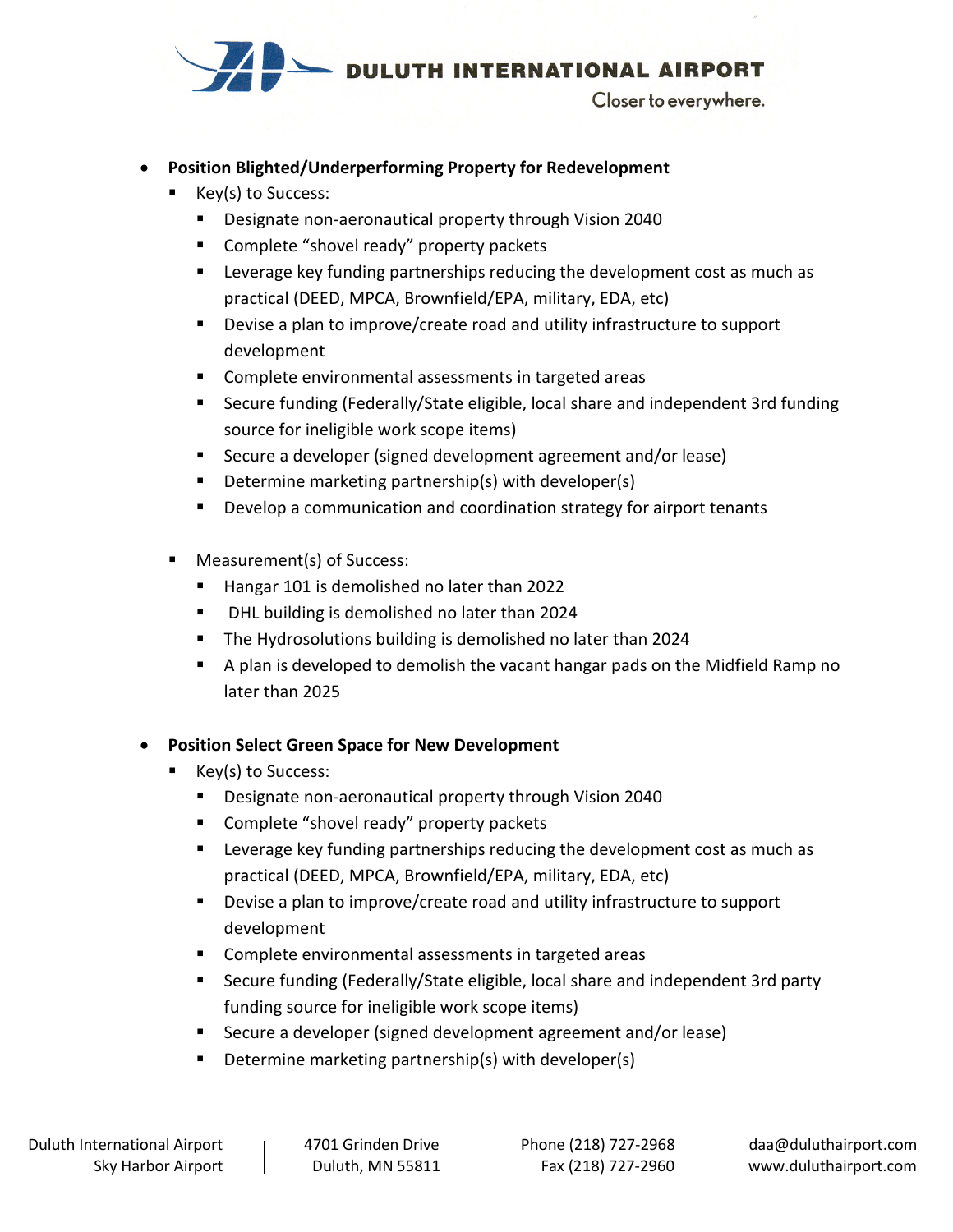

- Measurement(s) of Success:
	- Staff presents highest and best use recommendations to the DAA Board in 2022
	- Secured a FAA land release for the Haines Rd/Airport Rd (Site 4) development area in 2022
	- The Haines Rd/Airport Rd (Site 4) development area is marketable to developers no later than 2025
	- Non-aeronautical development areas have commercial zoning no later than 2023

## **Strategy III: Strengthen the DAA's Cash Position**

Background:

The Duluth Airport Authority operates with a small staff on a lean budget, making it difficult to maintain the existing aging infrastructure and fleet. It is difficult to invest money in people or new initiatives. Being good stewards of resources and investing in growth tactics will require the Airport to leverage existing assets, add new revenue streams. Tactics to achieve success in this area include:

### • **Strengthen Underperforming Revenue Streams**

- o Key(s) to Success:
	- **Audit revenue producing agreements**
	- **If Identify new opportunities through the master planning process**
	- **Continue to pursue leases for vacant space**
	- Review the cost structure of underperforming revenues
- o Measurement(s) of Success:
	- **Revenues increase year over year**
	- Research and implement a new parking revenue management structure that differentiates between parking products including electric charging, covered, and uncovered no later than 2023
	- **Support restaurant upgrades and investments that result in increased product** offerings, efficiency, and customer utilization no later than 2023
	- **Unrestricted cash average balance is- \$750,000 over the course of a year**
	- Adopt a cash balance policy in 2022
	- 100% of office, hangar and warehouse space is leased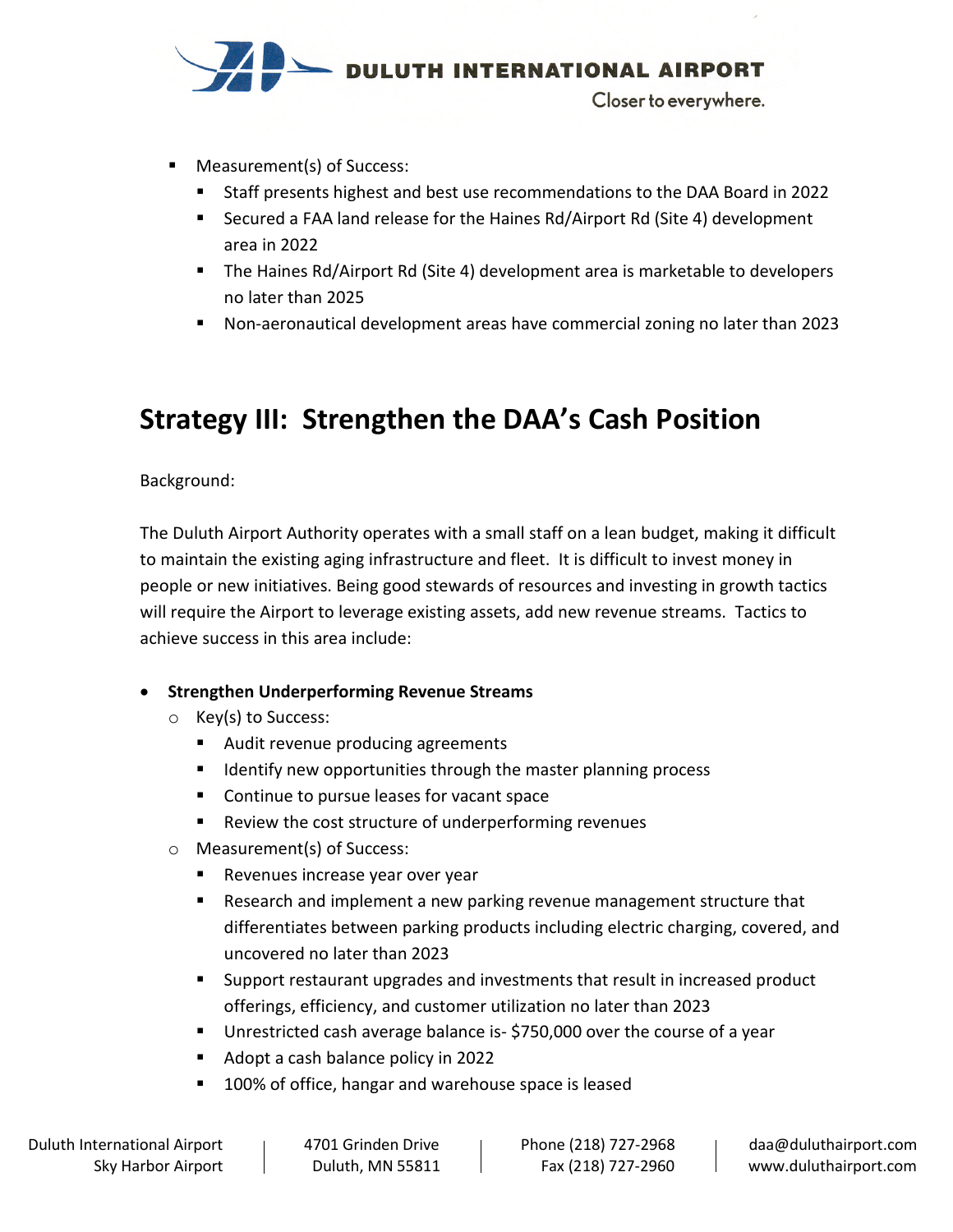

#### • **Pursue New Revenue**

- o Key(s) to Success:
	- $\blacksquare$  Identify new opportunities through the master planning process
	- **If Identify new advertisement and sponsorship opportunities**
	- Renegotiate a restructured land lease for the AAR hangar
- o Measurement(s) of Success:
	- **Revenues increase year over year**
	- **Unrestricted cash average balance is \$750,000 over the course of a year**
	- Construct a quick turn facility (QTA) non later than 2023
	- New ranch hangars are constructed and leased no later than 2023 behind the Monaco Air fuel farm
	- **Establish a peer-to-peer car rental concession and operating policy no later than** 2022
	- Adopt a cash balance policy in 2022

#### • **Adopt Priority Based Budgeting**

- o Key(s) to Success:
	- **Employee training**
	- **Develop spending and investment priorities with a cash flow and rainy day fund** focus
	- Review current and past spending practices, discontinue spending that doesn't support priorities
	- Regular staff review of priorities and spending analysis
- o Measurement(s) of Success:
	- Improved financial processes and efficiencies with an emphasis on goal setting at all echelons
	- Unrestricted cash average balance is- \$750,000 over the course of a year
	- Adopt a cash balance policy in 2022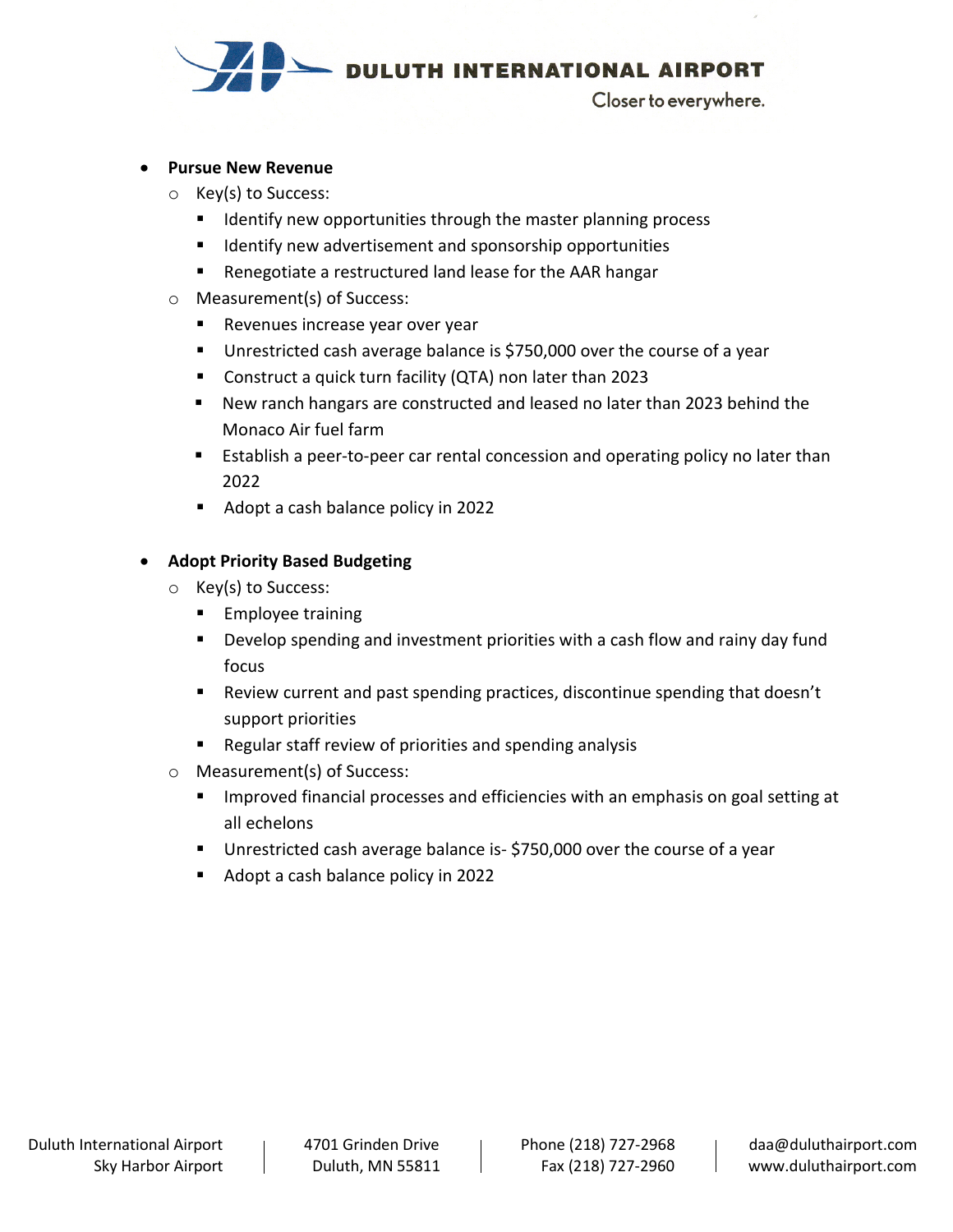

## **Strategy IV: Strengthen/Grow Air Service**

#### Background:

Passenger related revenue is approximately half of Duluth Airport Authority's annual revenue. Serving an average of 300,000 passengers per year, the Airport has capacity to serve more travelers and generate additional revenue. The new main runway, relatively new terminal, other improvements to infrastructure and emphasis on a superior passenger experience create an even greater opportunity to expand air passenger service.

The past 5 years have been marked by significant losses including Allegiant's pullout of the market and the loss of Delta's Detroit route in 2015. Conversely we've seen some significant gains as well, including United launching a daily mainline frequency to Chicago and American's launch of Service to Chicago in 2019.

Tactics that will assist the DAA capitalize on recent air service gains include:

### • **Add Daily Flights to a Western Hub on a Major Network Carrier**

- o Keys to Success:
	- Successfully awarded DOT's Small Community Air Service Development (SCASD) Grant
	- Negotiate a revenue guarantee agreement with SkyWest Airlines
	- **Announce the launch of service**
	- **Market the service pre and post launch**
- o Measurement of Success:
	- Daily flights to a western hub are launched no later than 2024
	- Route is financially sustainable within the first 2 years
- **Add a Low Cost or Ultra-Low Cost Carrier to Fly Select Leisure Routes**
	- o Keys to Success:
		- Support the growth of Landline as a route-proofing strategy; the result of which will be shared with prospective carriers
		- Continue marketing DLH's air carrier cost structure, FIS and Duluth's growing economy to prospective air carriers
		- Announce the launch of service
		- Market new routes pre and post launch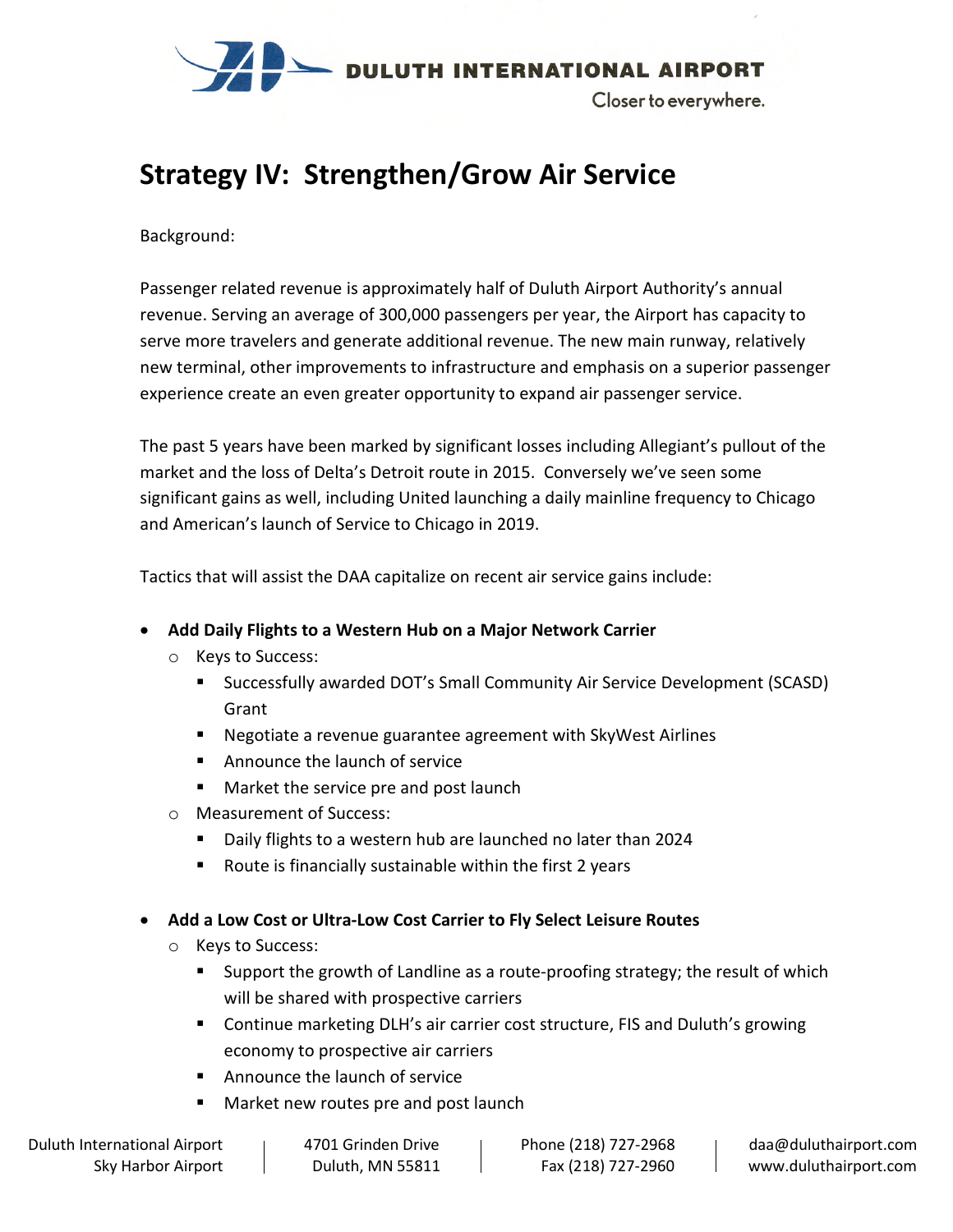

- **Sustain Fly Local relationship with area travel agents**
- o Measurement of Success:
	- Flights to select leisure destinations are launched seasonally no later than 2025

### • **Strengthen Existing Carriers and Routes**

- o Keys to Success:
	- **Support United's conversion of the Chicago route to Contract Purchase** Agreement in 2020 (post-737-max issue resolution)
	- **Increase investment in air service marketing by \$50,000 by 2021**
	- Use new passenger revenues from new routes to market the route for a least 1 year
	- **Continue the Fly Local Program**
	- Continue marketing DLH's air carrier cost structure, FIS and Duluth's growing economy to prospective air carriers
	- Continue to support air carrier competition
	- **Explore prorate agreements for underperforming routes and/or to launch new** ones
	- **Encourage increased engagement by airline travel programs in our catchment** area
- o Measurement of Success:
	- DLH sustains 2 major network carriers to at least 3 major hubs no later than 2025
	- DLH increases total passengers to 330,000 by 2025
	- Grow passengers to maintain 85% load factor or better, on all carriers
	- **Encourage network carriers to maintain dual class product on 50% of flights from** DLH
- **Strengthen Customer Experience/Perception and Increase Air Service Marketing**
	- o Keys to Success:
		- **Increase investment in air service marketing by \$50,000 by 2021**
		- Use new passenger revenues from new routes to market the route for a least 1 year
		- **Continue the Fly Local Program**
		- **Promote leader emphasis with our stakeholders by hosting leader meetings to** discuss customer service and culture
		- **Increase regular engagement with regional leadership from customer service** stakeholders such as Delta Global Service and the Arrowhead Taphouse